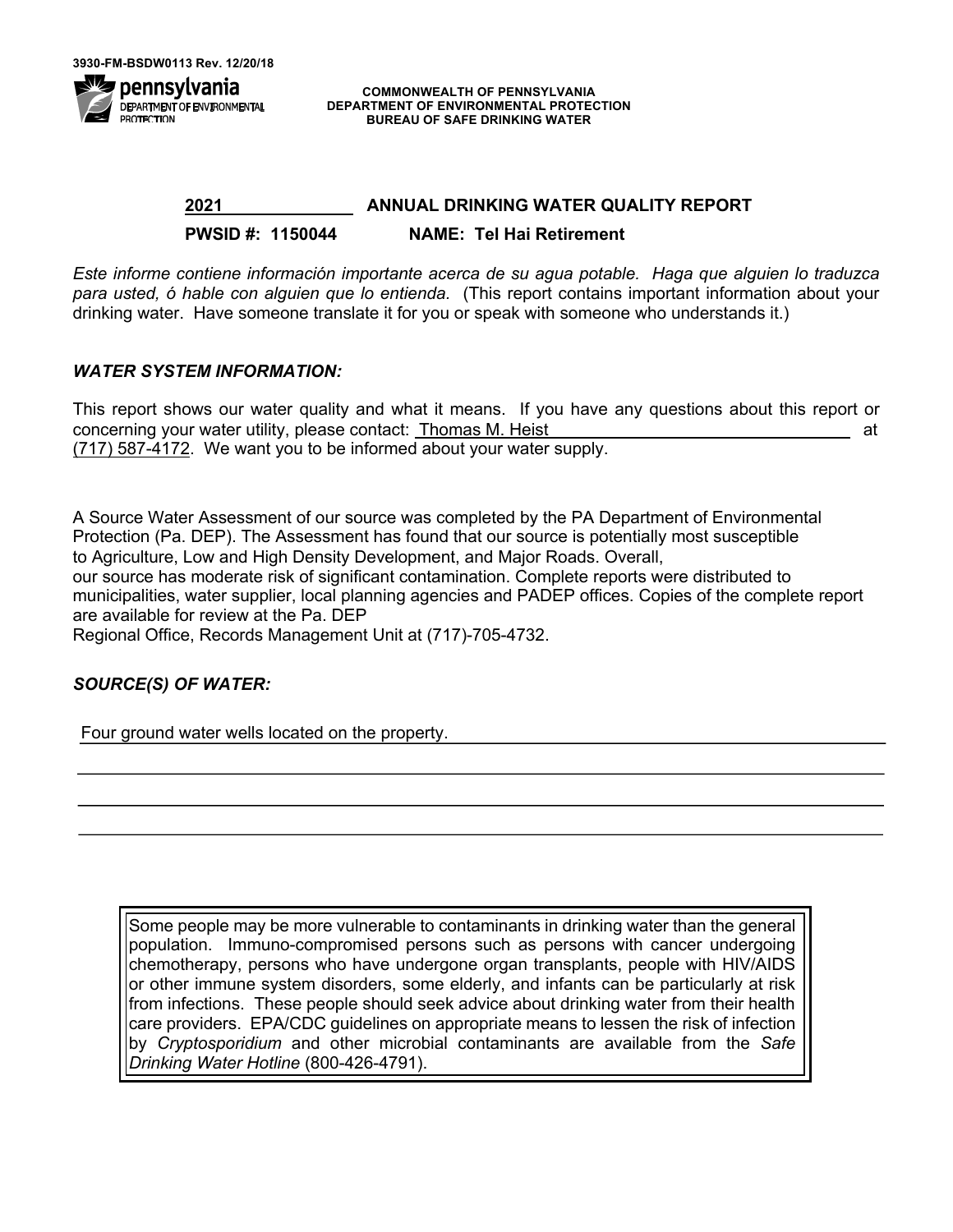#### *MONITORING YOUR WATER:*

We routinely monitor for contaminants in your drinking water according to federal and state laws. The following tables show the results of our monitoring for the period of January 1 to December 31, 2021. The State allows us to monitor for some contaminants less than once per year because the concentrations of these contaminants do not change frequently. Some of our data is from prior years in accordance with the Safe Drinking Water Act. The date has been noted on the sampling results table.

## *DEFINITIONS:*

*Action Level (AL)* **-** The concentration of a contaminant which, if exceeded, triggers treatment or other requirements which a water system must follow.

*Maximum Contaminant Level (MCL)* - The highest level of a contaminant that is allowed in drinking water. MCLs are set as close to the MCLGs as feasible using the best available treatment technology.

*Maximum Contaminant Level Goal (MCLG)* - The level of a contaminant in drinking water below which there is no known or expected risk to health. MCLGs allow for a margin of safety.

*Maximum Residual Disinfectant Level (MRDL)* - The highest level of a disinfectant allowed in drinking water. There is convincing evidence that addition of a disinfectant is necessary for control of microbial contaminants.

*Maximum Residual Disinfectant Level Goal (MRDLG)* - The level of a drinking water disinfectant below which there is no known or expected risk to health. MRDLGs do not reflect the benefits of the use of disinfectants to control microbial contaminants.

*Minimum Residual Disinfectant Level (MinRDL) -* The minimum level of residual disinfectant required at the entry point to the distribution system.

*Level 1 Assessment –* A Level 1 assessment is a study of the water system to identify potential problems and determine (if possible) why total coliform bacteria have been found in our water system.

*Level 2 Assessment –* A Level 2 assessment is a very detailed study of the water system to identify potential problems and determine (if possible) why an *E. coli* MCL violation has occurred and/or why total coliform bacteria have been found in our water system on multiple occasions.

*Treatment Technique (TT) -* A required process intended to reduce the level of a contaminant in drinking water.

| $Mrem/year = millirems per year (a measure of$                    | $ppm$ = parts per million, or milligrams per liter |
|-------------------------------------------------------------------|----------------------------------------------------|
| radiation absorbed by the body)                                   | (mg/L)                                             |
| $pCi/L$ = picocuries per liter (a measure of                      | $ppq$ = parts per quadrillion, or picograms per    |
| radioactivity)                                                    | liter                                              |
| $ppb$ = parts per billion, or micrograms per liter<br>$(\mu g/L)$ | $ppt$ = parts per trillion, or nanograms per liter |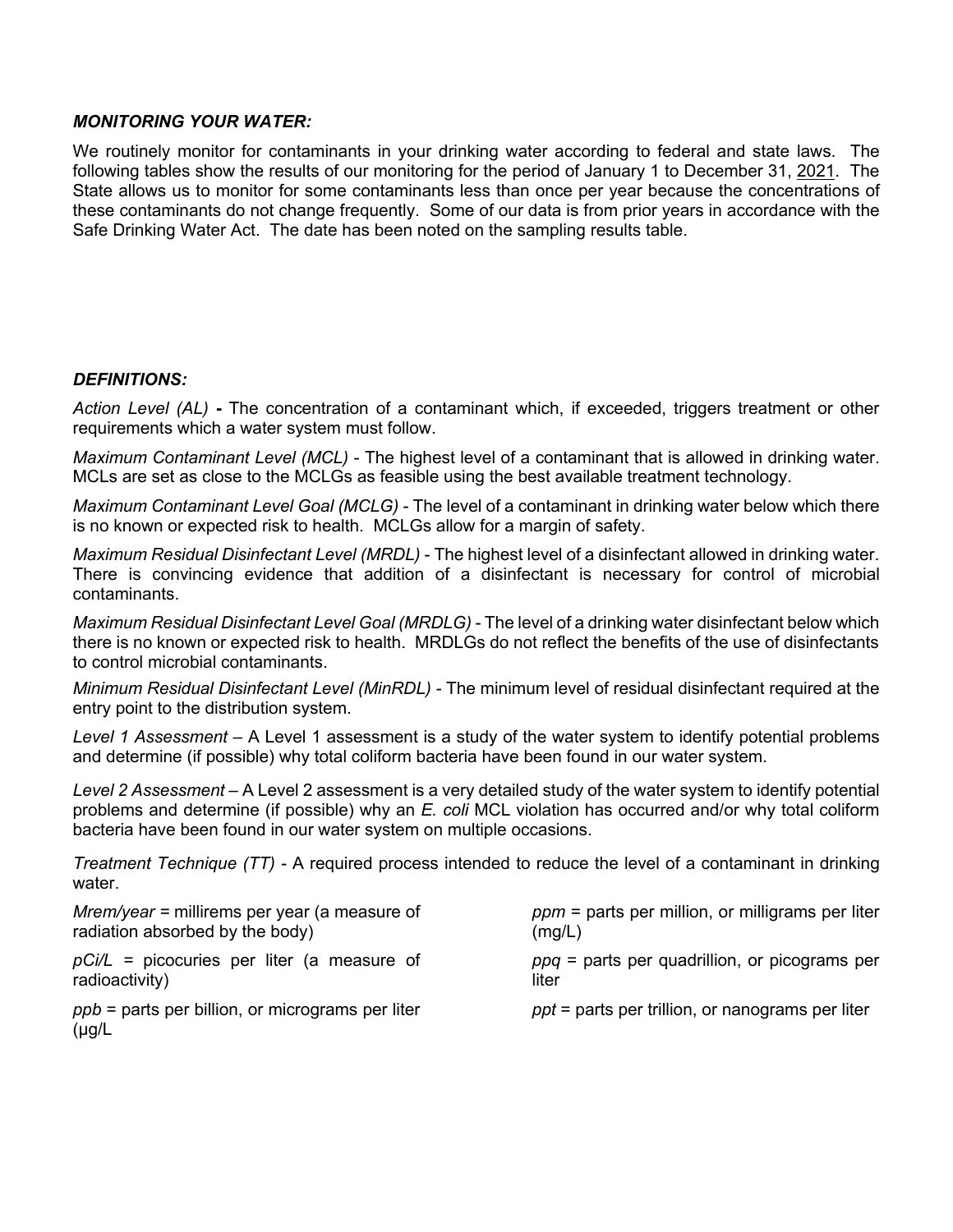# *DETECTED SAMPLE RESULTS:*

| <b>Chemical Contaminants</b> |                                             |                      |                          |                                      |              |                       |                         |                                                         |  |
|------------------------------|---------------------------------------------|----------------------|--------------------------|--------------------------------------|--------------|-----------------------|-------------------------|---------------------------------------------------------|--|
| <b>Contaminant</b>           | <b>MCL</b> in<br><b>CCR</b><br><b>Units</b> | <b>MCLG</b>          | Level<br><b>Detected</b> | <b>Range of</b><br><b>Detections</b> | <b>Units</b> | <b>Sample</b><br>Date | <b>Violation</b><br>Y/N | Sources of<br><b>Contamination</b>                      |  |
| Chlorine                     | MRDL=<br>4                                  | <b>MRDLG</b><br>$=4$ | 0.99                     | $0.72 - 0.99$                        | ppm          | 2021                  | N                       | Water<br>additive<br>control<br>to<br>used<br>microbes. |  |
| <b>Nitrate</b>               | 10                                          | 10                   | 4.39                     | n/a                                  | ppm          | 2021                  | N                       | from<br><b>Runoff</b><br>fertilizer use.                |  |
| HAA5                         | 60                                          | n/a                  | 1.2                      | $1 - 1.2$                            | ppb          | 2021                  | N                       | of<br>By-product<br>drinking<br>water<br>disinfection.  |  |
| <b>TTHM</b>                  | 80                                          | n/a                  | 11                       | $1.2 - 11$                           | ppb          | 2021                  | N                       | of<br>By-product<br>drinking<br>water<br>disinfection.  |  |

| <b>Entry Point Disinfectant Residual</b> |                                       |                 |                   |              |               |                  |                                             |  |
|------------------------------------------|---------------------------------------|-----------------|-------------------|--------------|---------------|------------------|---------------------------------------------|--|
|                                          | <b>Minimum</b><br><b>Disinfectant</b> | Lowest<br>Level | Range of          |              | <b>Sample</b> | <b>Violation</b> | Sources of                                  |  |
| Contaminant                              | <b>Residual</b>                       | <b>Detected</b> | <b>Detections</b> | <b>Units</b> | <b>Date</b>   | Y/N              | <b>Contamination</b>                        |  |
| Chlorine                                 | 0.40                                  | 0.41            | $0.41 - 1.24$     | ppm          | 2021          | N                | Water additive used to<br>control microbes. |  |

| <b>Lead and Copper</b> |                             |             |                                             |              |                                              |                         |                                        |  |  |
|------------------------|-----------------------------|-------------|---------------------------------------------|--------------|----------------------------------------------|-------------------------|----------------------------------------|--|--|
| <b>Contaminant</b>     | <b>Action</b><br>Level (AL) | <b>MCLG</b> | 90 <sup>th</sup> Percentile<br><b>Value</b> | <b>Units</b> | # of Sites Above<br><b>AL of Total Sites</b> | <b>Violation</b><br>Y/N | Sources of<br><b>Contamination</b>     |  |  |
| Lead                   | 15                          | 0           | 0                                           | ppb          | 0 of 20                                      | N                       | Corrosion of<br>household<br>plumbing. |  |  |
| Copper                 | 1.3                         | 1.3         | 0.382                                       | ppm          | 0 of 20                                      | Ν                       | Corrosion of<br>household<br>plumbing. |  |  |

## *EDUCATIONAL INFORMATION:*

The sources of drinking water (both tap water and bottled water) include rivers, lakes, streams, ponds, reservoirs, springs and wells. As water travels over the surface of the land or through the ground, it dissolves naturally occurring minerals and, in some cases, radioactive material, and can pick up substances resulting from the presence of animals or from human activity. Contaminants that may be present in source water include:

- Microbial contaminants, such as viruses and bacteria, which may come from sewage treatment plants, septic systems, agricultural livestock operations, and wildlife.
- Inorganic contaminants, such as salts and metals, which can be naturally occurring or result from urban stormwater run-off, industrial or domestic wastewater discharges, oil and gas production, mining, or farming.
- Pesticides and herbicides, which may come from a variety of sources such as agriculture, urban stormwater runoff, and residential uses.